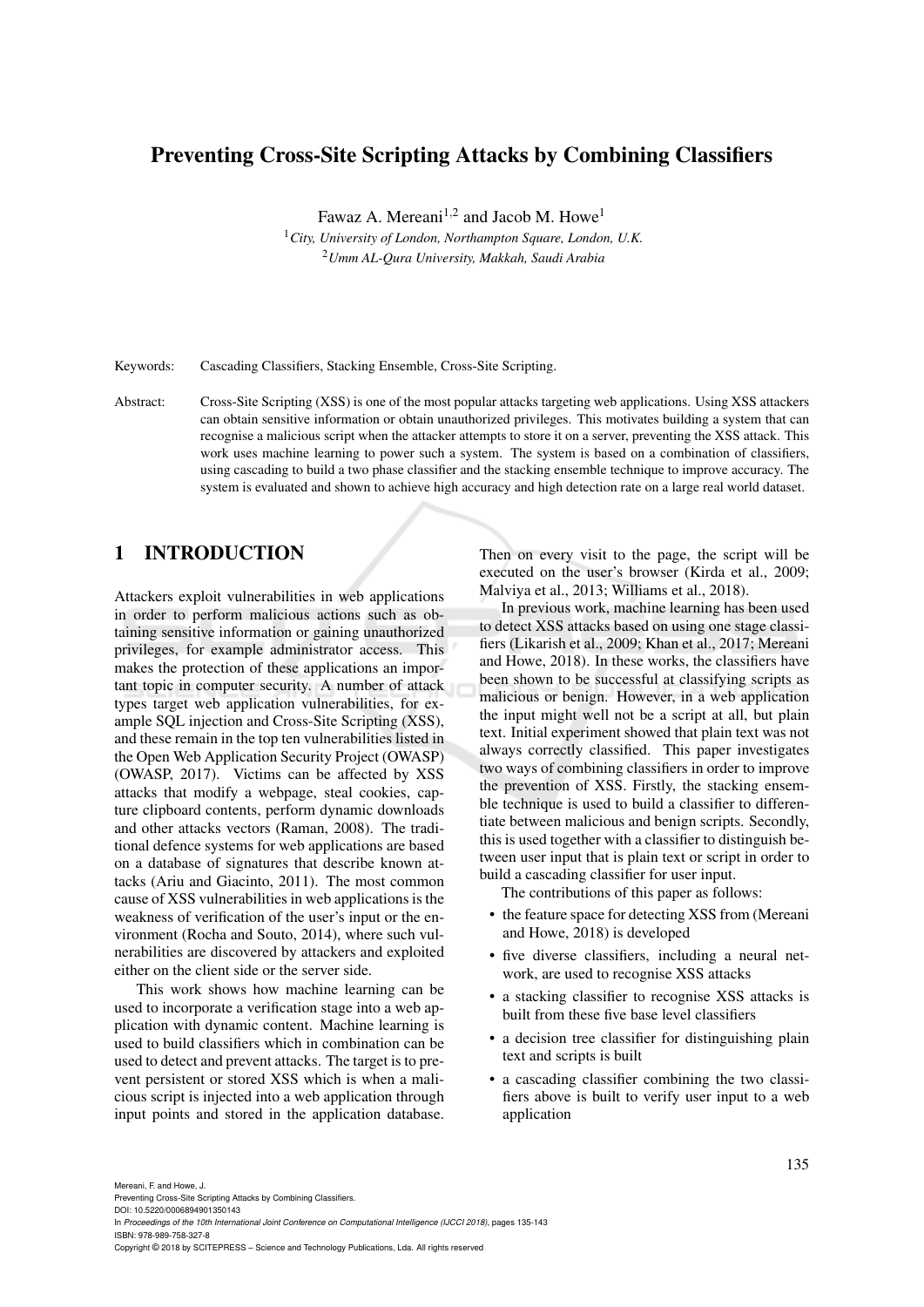• the various classifiers are evaluated.

The rest of this paper is organised as follows: Section 2 gives an overview of ensemble techniques, and Section 3 discusses related work on detecting XSS, and on using ensemble techniques for preventing attacks. Section 4 describes the datasets, the features used by the classifiers, and the classifiers' optimisation. Section 5 gives, then discusses, the experimental results, and conclusions are given in Section 6.

# 2 ENSEMBLE TECHNIQUES

Ensemble techniques can be defined as combining multiple models to produce more stable, accurate and powerful predictive results than using a single model. Ensemble techniques have proved successful, for example, the winner of the Netflix competition (Salakhutdinov et al., 2007) implemented a powerful filtering algorithm by using an ensemble method, whilst the winner of KDD 2009 also used ensemble methods (Niculescu-Mizil et al., 2009). A wide range of ensemble-based algorithms have been developed under different names: bagging (Breiman, 1996), random forests, composite classifier systems (Dasarathy and Sheela, 1979), mixture of expert (Jacobs et al., 1991; Jordan and Jacobs, 1994), stacked generalization (Wolpert, 1992), consensus aggregation (Wolpert, 1992), combination of multiple classifiers (Xu et al., 1992), dynamic classifier selection (Woods et al., 1997), classifier fusion (Bloch, 1996), committee of neural networks (Drucker et al., 1994), classifier ensembles (Kuncheva, 2004), among others. The most prominent ensemble algorithms are:

Bagging. Also called Bootstrap Aggregation (Breiman, 1996; Dietterich, 2002), Bagging creates a series of instances of the same type of classifier, each built by independently training on a random sample of the training dataset. The overall classification is achieved by combining the results of the instances, for example by majority voting. This method is suitable for high variance with low bias models.

Boosting. This is a class of iterative approaches for generating a classifier. A first classifier is developed, and then subsequent classifiers trained to avoid misclassifications from previous iterations (Cao et al., 2010). The ensembles of weak classifiers of boosting methods are suitable for high bias with low variance models.

Stacking. Also called stacked generalization (Wolpert, 1992) combines multiple classification models by using these different learning algorithms to train base level models. The base level is the first phase in the stacking process, the second phase is to use the outputs from the first phase classifiers as the input to another, independent, classifier which performs the final classification. The base level uses a standard dataset of examples abstracted to feature vectors and class labels to build the classifiers.

The meta classifier in the second phase of stacking uses the outputs of the base level to build its training dataset, the base level outputs being the features (Džeroski and Ženko, 2004; Zhang and Ma, 2012).

Cascading Classifiers. Cascading generalization (Gama and Brazdil, 2000) is another method of combining classifiers. Cascading classifiers involves multiple classifiers; the output of the first classifier will be used in the next classifier (Zhao and Ram, 2004) and so on, concatenating several classifiers in a cascade. This method has been used to improve classification accuracy and to reduce complexity (Baig et al., 2014).

# 3 RELATED WORK

## 3.1 Ensemble and Computer Security

Ensemble techniques, including cascading and stacking, have been used in a number of contexts for preventing exploits of vulnerabilities in networks or web applications. This section gives a brief overview of relevant work using multiple classifiers.

Cascaded classifiers are used in (Khor et al., 2012) to detect network intrusion. A first classifier classifies the input as Normal, Denial of Service, or Probing attacks and a second classifier classifies the inputs as Normal, Remote to Local, or User to Root attacks. This allows the J48 and Bayesian Network (BN) classifiers used to work with more balanced data, leading to an increase in detection rates (94.8% using J48-BN and 94.2% using BN-J48). In (Xiang et al., 2008) a multiple-level hybrid classifier based on decision tree classifiers and Bayesian clustering methods is used to implement an intrusion detection system. It includes four stages of classification, the first three stages to distinguish between attacks and the final stage to classify the attack to specific types. Different features are used for each stage. Their approach achieves a 96.80% detection rate. The stacking of SVM with 9 other machine learning algorithms (BayesNet, AdaBoost, Logistic, IBK, J48, Random Forest, JRip,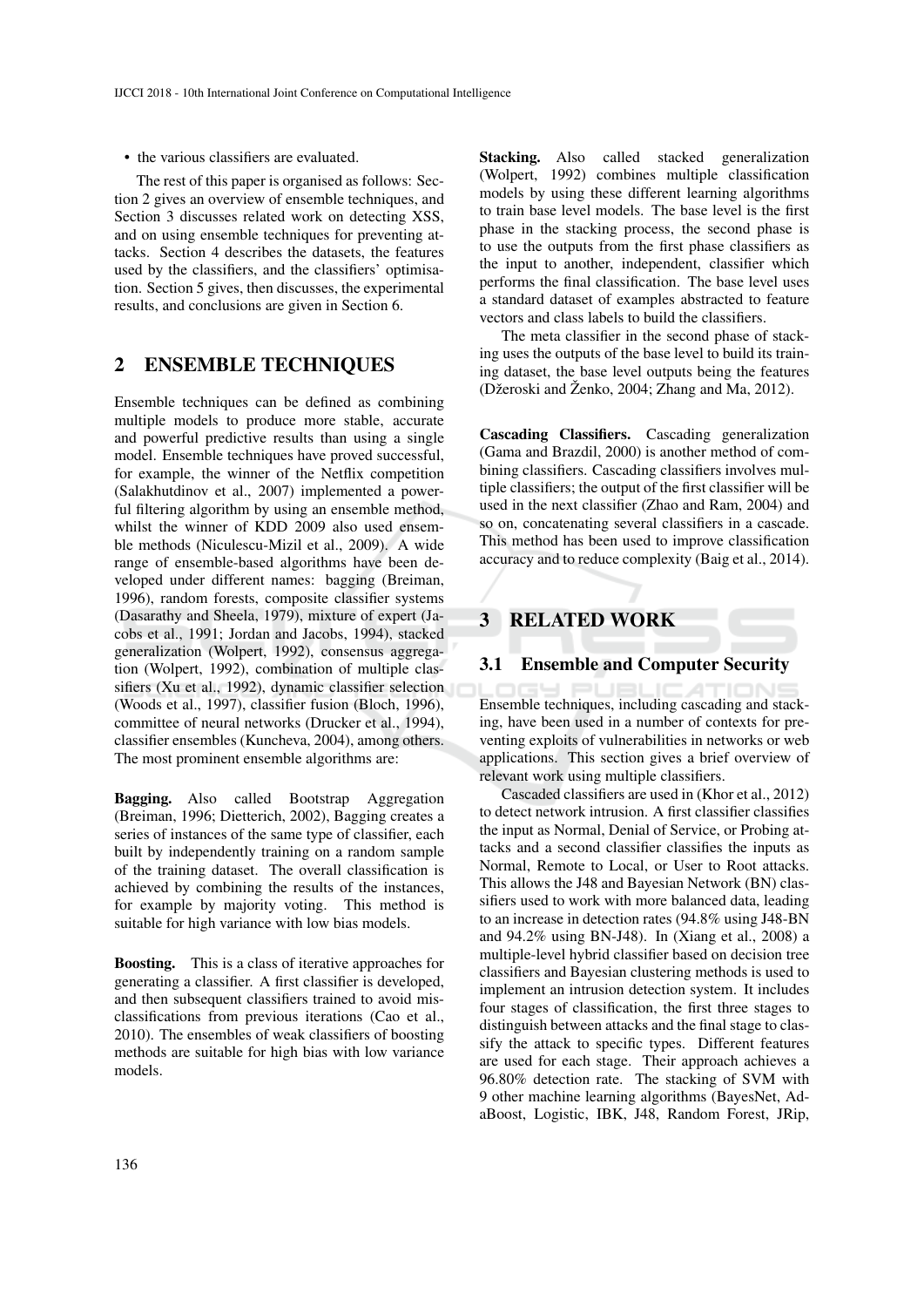OneR and SimpleCart) is studied in the context of intrusion detection systems in (Chand et al., 2016). As in the previous works, the NSL-KDD dataset was used. Experiments compare the performance of using SVM as a meta-classifier together with the other classifiers, against a benchmark of using SVM only. The best classifier proves to be SVM stacked with Random Forest, which achieves 97.50% accuracy with 97.60% precision, better than using SVM only which achieved 91.81% accuracy and 91.70% precision.

In (Ariu et al., 2011) a model to detect attacks against a web server depending on HTTP payload structure is proposed. The payload is analysed by five different Hidden Markov Models (HMM) ensembles. The outputs are then used as features for a one-class classifier analysis. Experiments used two datasets containing normal HTTP requests, the first collected from requests towards the website of Georgia Tech (GT), the second dataset collected from requests toward the website of the authors' department at the University of Cagliari (DIEE). The dataset for attacks came from (Perdisci et al., 2009). The results of the experiment were AUC averages of 84.7% with DIEE dataset and 82.7% with GT dataset. A tool called VEnsemble is presented in (Goel et al., 2016), which used ensemble techniques for Vulnerability Assessment and Penetration Testing (VAPT). VEnsemble works by scanning the target (be it system, software, or network) using a variety of VAPT tools, then converting their outputs to numerical form, calculating weights based on VAPT tool accuracy and calculating a final result based on majority voting.

## 3.2 Machine Learning and XSS

Single classifier approaches have been used to detect XSS attacks using machine learning, achieving good results. (Likarish et al., 2009) evaluated a number of classifiers namely Naïve Bayes, ADTree, SVM, and RIPPER to detect obfuscated scripts (as a proxy for malicious). Their best results used an SVM classifier that achieved a 92% precision rate. (Khan et al., 2017) evaluated a collection of classifiers, Naïve Bayes, SVM, k-NN, and Decision Trees. Their approach achieved a 90.70% precision rate in recognising malicious scripts with the k-NN classifier. Both of these approaches used a small dataset of malicious instances. In (Mereani and Howe, 2018) SVM, k-NN, and Random Forests classifiers were evaluated using a larger dataset, with the best result achieved being a 96.79% precision with the k-NN classifier.

# 4 METHODOLOGY

The aim of this work is to take user input which might be either normal text, or a benign script, or a malicious script and in the case that the input is normal text or a benign script allow this to be stored on the server, whilst if the input is a malicious script it will be quarantined. This will be done by using a combination of classifiers, in two phases. The first phase will determine whether or not input is normal text or a script. The second phase will determine whether those inputs classified as scripts in the first phase are benign or malicious. This second phase will itself be built as a combination of five classifiers. Figure 1 illustrates the system.

## 4.1 Datasets

A combination of two datasets is used in this work, and this combined dataset is used in the two phases above. To give a real world simulation, the combined dataset is itself divided into two. One part (the training dataset) will be used to tune parameters and train the classifiers. The second part (the testing dataset) will be used to evaluate the classifiers once built.

## 4.1.1 Text Type Dataset

Normal text was obtained from the LARA dataset (Wang et al., 2011) which contains hotel and product reviews from Amazon.com and TripAdvisor. The normal text was divided into 4,972 instances for the training dataset and 4,096 instances for testing dataset, each instance labelled as normal text.

#### 4.1.2 Scripts Datasets

The scripts dataset was obtained from (Mereani and Howe, 2018) and contains 30,027 scripts, with 15,029 labelled as benign and 14,998 labelled as malicious. These are divided into a training set of 10,027 scripts (5,029 benign and 4,998 malicious) and a testing set of 20,000 scripts (10,000 each of benign and malicious). This dataset comes from a variety of sources and was prepared for experiment by removing extra spaces and lines, then lowercasing all letters.

#### 4.1.3 Datasets for Training and Testing

The first phase classifier to determine if user input is normal text or a script was trained using the combination of the training datasets for text type and for scripts, a total of 14,999 instances (4,972 labelled as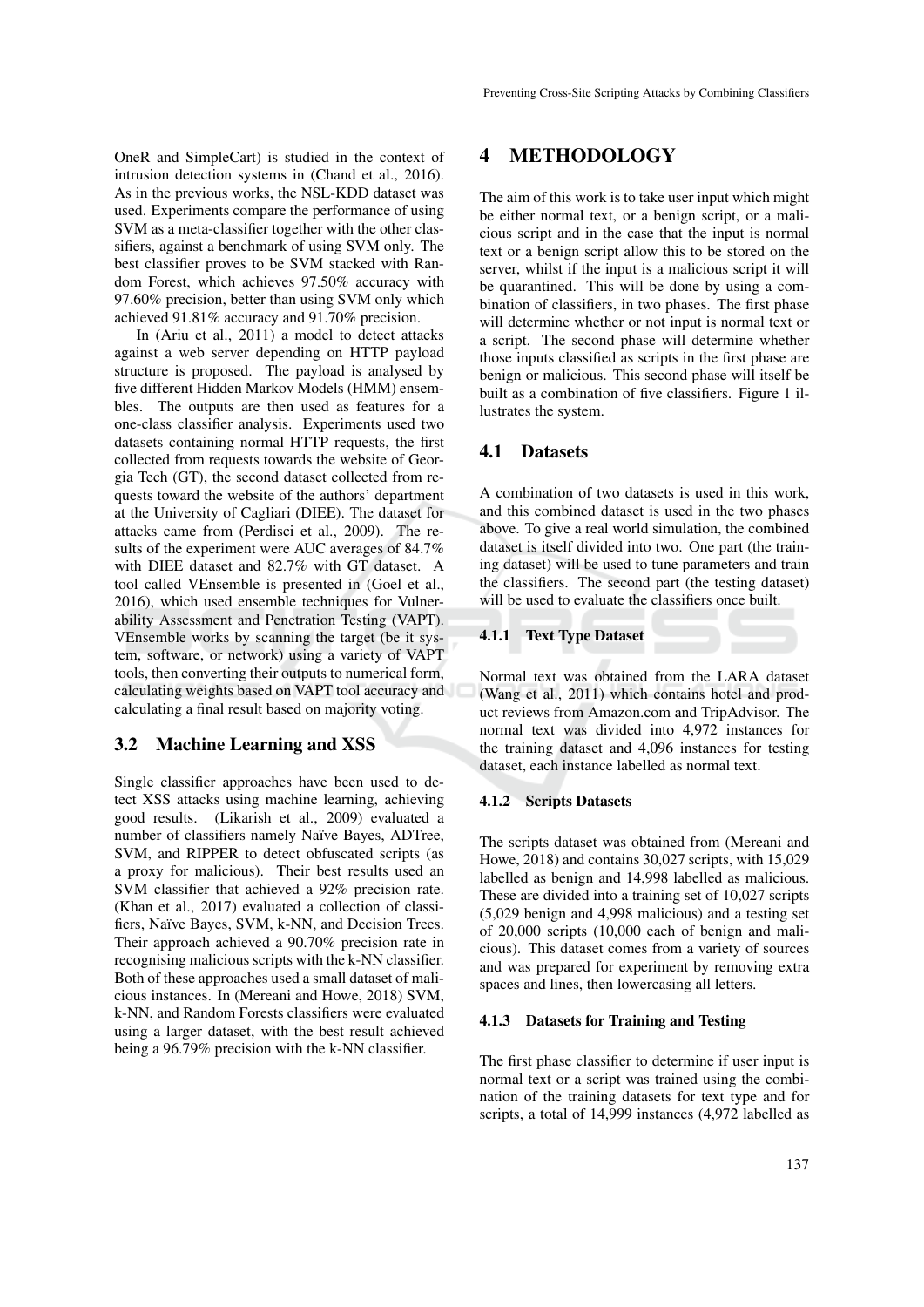

Figure 1: XSS Preventing System.

TECHNO

normal text and 10,027 as scripts). For testing, the remaining combined 24,096 instances were used (4,096 labelled as normal text and 20,000 labelled as scripts).

The second phase base level classifiers were trained on the combined text type instances and script instances. That is, 10,001 instances that are benign (either benign scripts or normal text) and 4,998 malicious scripts. For testing again all 24,096 instances are used, including the normal text instances (labelled as benign). The meta level classifiers are trained and tested on the labelled output from the base level classifiers, that is the 0/1 vectors of base level predictions.

## 4.2 Selecting Features

Features were selected for each stage separately.

#### 4.2.1 Text Type Features

The features were selected to differentiate between inputs that are normal text or scripts. Inputs are composed of letters, numbers, and punctuation symbols (including parentheses). In order to distinguish between normal text and scripts the structure of the text was taken into consideration; normal text is expected to contain a lower percentage of punctuation symbols than scripts. Table 1 gives the six text type features that are used for the first phase classifier. All features take a value between 0 and 1, that represents the proportion of the text described by that feature.

#### 4.2.2 Script Features

Features in this stage are categorized into two groups, 1) non-alphanumeric characters, and 2) alphanumeric. Adapting the 59 features given in (Mereani and Howe, 2018) (categorized as structural and behavioural), in total 62 features are considered as input for the base level classifiers.

Table 1: Text Type Features, Proportions.

| Description                                                                                          |
|------------------------------------------------------------------------------------------------------|
| Proportion of letters.                                                                               |
| Proportion of numbers.                                                                               |
| Proportion of spaces.                                                                                |
| 6996<br>$\frac{1}{2}$ , $\frac{1}{2}$ = ()   $\frac{1}{2}$ $\frac{1}{2}$ $\frac{1}{2}$ $\frac{1}{2}$ |
| $1$ \$ ? $-$ &                                                                                       |
| $+ -$ * <sup>*</sup>                                                                                 |
|                                                                                                      |

Non-alphanumeric Features. These are the nonalphanumeric characters that can be used in scripts. The XSS attacker can use techniques to trick a signature based protection system, such as using extra spaces or unnecessary symbols inside a script. In addition, there are combinations of symbols that might also be used in malicious scripts. An example of using symbol combination is  $($ "  $><$ ). This combination will close the previous tag and open a new one containing a malicious script. The full non-alphanumeric characters are given in Table 2, including symbol combinations that might be used in attacks. This work has diverged from (Mereani and Howe, 2018) by adding apostrophe to the symbols group, and double slash and &It to the symbols combinations.

Table 2: Non-alphanumeric Features.

| <b>Features Group</b> | Terms                                                                                                                               |
|-----------------------|-------------------------------------------------------------------------------------------------------------------------------------|
| Symbols               | $\&$ ,%, $\langle$ , $\rangle$ , +, ', ?, !, ;, #, =, [, ],<br>$\{,\}, \tilde{}, \ldots$ , space, $\langle, \cdot, \cdot \rangle$ , |
| Combinations          | ,,<br>" ><, [], ==, &#, //, &lt</td></tr></tbody></table>                                                                           |

Alphanumeric Features. Alphanumeric features includes commands and functions that might be used in XSS attacks, where the attackers use a range of functions or commands in their attacks. For example, when using de-obfuscated functions, or adding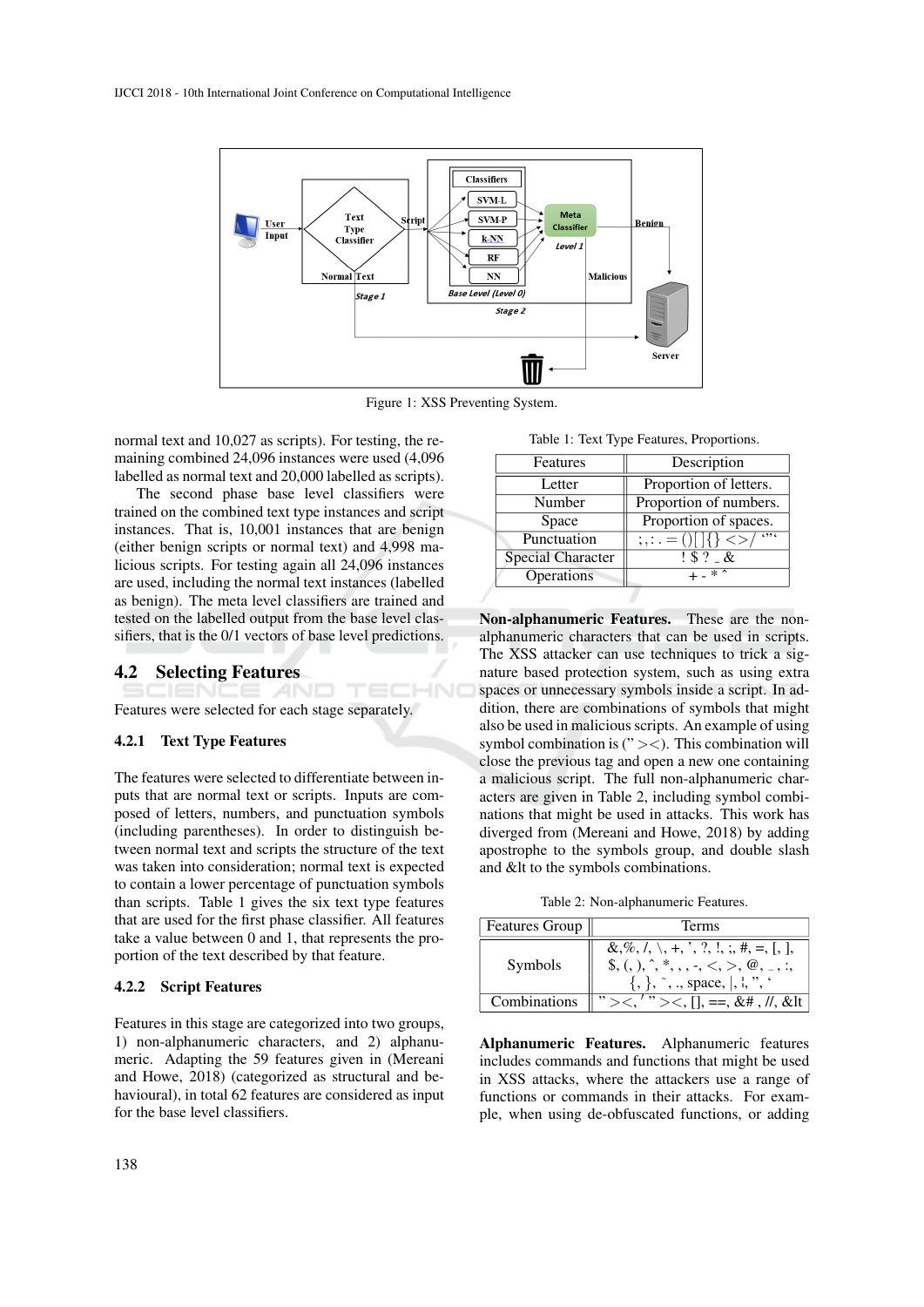commands within HTML tags. This work has removed one feature (createelement) from those given in (Mereani and Howe, 2018) and furthermore has added two new features, the proportion of letters, and the proportion of numbers within the script.

The features used in the current work are  $(0/1)$  values for sixty of the features, that is, within the script, either the feature exists or it does not. The remaining two features, the proportion of letters and of numbers within the script, are valued between 0 and 1. Table 3 gives the alphanumeric features.

| Features             | Description                        |
|----------------------|------------------------------------|
| Readability          | Is the script readable.            |
| Objects              | document, window, iframe, location |
| Events               | Onload, Onerror.                   |
| Methods              | String.fromCharCode, Search.       |
| <b>Tags</b>          | DIV, IMG, script.                  |
| <b>Attributes</b>    | SRC, Href, Cookie.                 |
| Reserved             | Var.                               |
| <b>Functions</b>     | $eval()$ .                         |
| Protocol             | <b>HTTP</b>                        |
| <b>External File</b> | .js file.                          |
| Letters              | ASCII Code between 97 and 122.     |
| <b>Numbers</b>       | ASCII Code between 48 and 57.      |

Table 3: Alphanumeric Features.

# 4.3 Classifiers

A range of classifiers are used across the two phases of this work: one for the first phase, both base level and meta level classifiers for the second phase.

The two phases are then cascaded together.

#### 4.3.1 Text Type Classifier

For the first phase, text type classification, the Decision Tree (DT) classifier was used to create a model using the training dataset. The DT was optimized by tuning the MaxNumSplits parameter to control the maximum number of decision splits on a branch.

#### 4.3.2 Base Level Classifiers

The motivation for using stacking is to combine classifiers so that diversity amongst them can be taken advantage of in order to improve the performance of predictions. To this end, in the second phase, five different kinds of classifier were used for determining if a script is malicious or benign: support vector machines (SVM) with a linear kernal (SVM-L), SVM with a polynomial kernal (SVM-P), k-NN, Random Forests

(RF) and a feed forward Neural Network (NN). Working with the training set, SVM-L was tuned by adjusting BoxConstraint to control the maximum penalty of misclassification, and SVM-P tuned by setting OutlierFraction to determine the proportion of outliers in the instances. The k-NN classifier was tuned by adjusting  $k$ , the number of neighbours. For the RF classifier the number of trees was tuned. The NN classifier was tuned by determining the number of hidden layer neurons (Units) within the network, and the train function to update the weight and bias values.

## 4.3.3 Meta Level Classifiers

The meta level classifier is independent of the base level classifier. This work investigates five choices for the meta level classifier, these again being SVM with linear and polynomial kernals, k-NN, RF and NN. The meta training dataset (the outputs of the base level classifiers) is used as an input to create Meta classifiers. SVM-L is again tuned by adjusting BoxConstraint, SVM-P is again tuned by adjusting OutlierFraction, k-NN tuned by adjusting the number of neighbours, RF tuned by adjusting the number of trees, and NN tuned by adjusting the number of hidden layer neurons (Units), and the train function.

# 5 RESULTS

HNC

TEC

Experiments were conducted using MatLab R2016b, with the experiments focused on the performance of DT, SVM, k-NN, RF, and NN classifiers in both phases using the datasets and features described in Section 4. The classifiers were tuned using the training dataset, and evaluation of the optimised classifiers is performed using five fold cross validation with the training dataset. The entire training dataset is then used to train the final classifiers for each stage and these are evaluated with the testing dataset (which has not been used in tuning and training). Timing experiments are also given, and this section concludes with a discussion of the results presented.

#### 5.1 Classification Performance

#### 5.1.1 Classifier Optimisation

Classifiers were optimised during training, leading to the models used for evaluation, as follows. In the text type stage DT was optimised by setting the MaxNum-Split parameter to 30. In the script classification stage the base level classifiers were optimised as follows: SVM-L was optimised by setting the BoxConstraint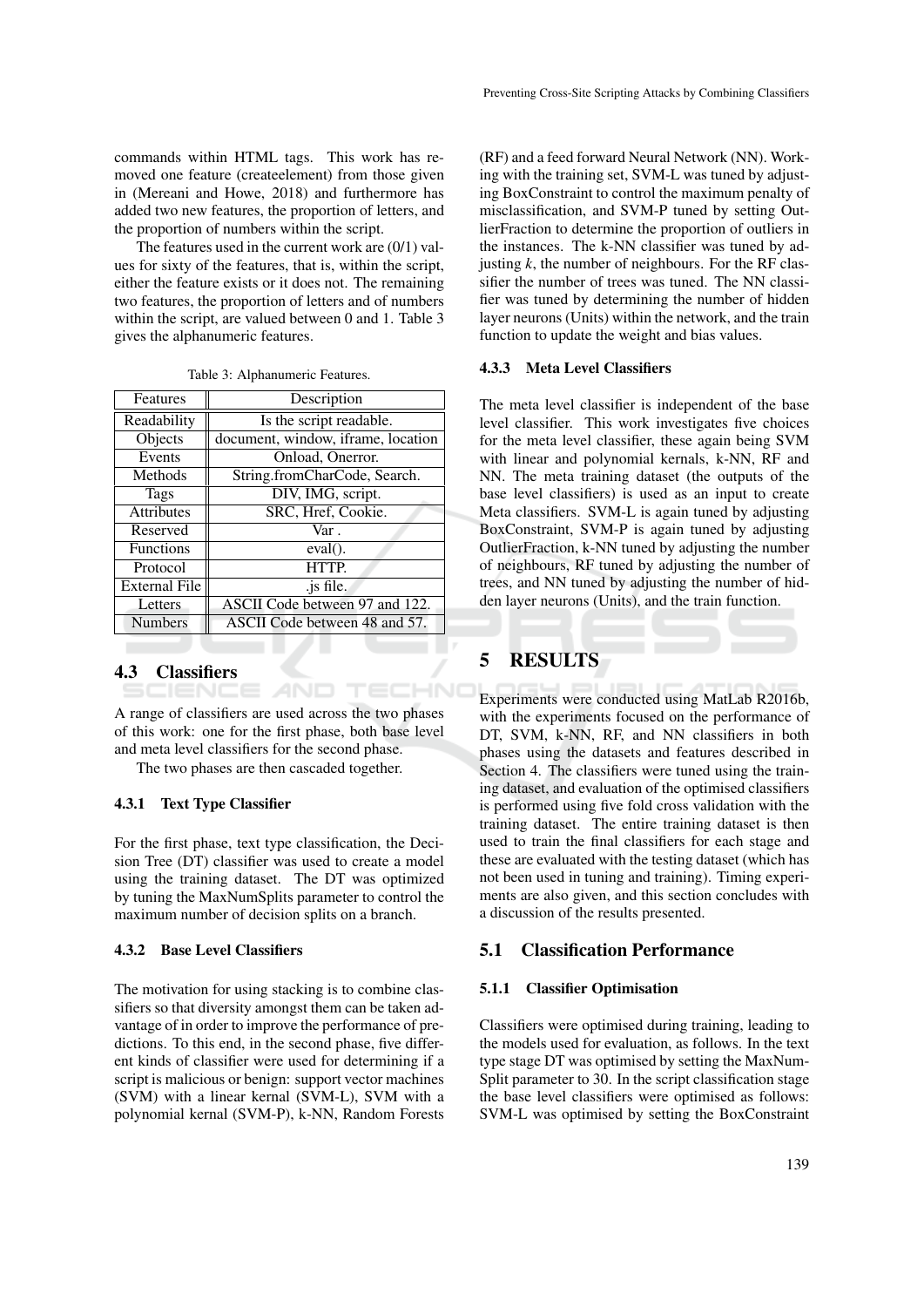parameter to 0.07. SVM-P was optimised by setting the OutlierFraction parameter to 0.1. k-NN was optimised by setting NumNeighbors to 1. RF was optimised by setting the number of trees to 20. NN was optimised by setting the number of hidden units to be 10, and the train function to be "trainbr", that is using Bayesian regularisation to minimize a combination of squared errors and weights. The same settings are used with meta level classifiers except for k-NN, which is optimised by setting NumNeighbors to 100.

## 5.1.2 Cross Validation

This section gives the results of the evaluation of the tuned classifiers on the training data. The descriptive statistics are averaged across the five folds.

Text Type Classification. Table 4 gives the results for the DT text classifier in the first stage.

Table 4: Decision Tree Text Type Classifier Evaluation.

| Accuracy |        | Precision Sensitivity Specificity |        |
|----------|--------|-----------------------------------|--------|
| 99.73%   | 99.63% | 99.57%                            | 99.82% |

Script Classification: Base Level. The five optimised base level classifiers (SVM-L, SVM-P, k-NN, RF, and NN) were each evaluated and the results on the training dataset are given in Table 5.

| Classifiers | Acc    | Prec   | Sens   | Spec      |
|-------------|--------|--------|--------|-----------|
| SVM-L       | 97.73% | 95.60% | 97.52% | 95.81%    |
| SVM-P       | 99.15% | 95.48% | 98.36% | 99.25%    |
| $k-NN$      | 99.20% | 98.67% | 98.91% | 99.34%    |
| <b>RF</b>   | 99.32% | 98.62% | 99.13% | 98.32%    |
| NN          | 98.80% | 97.75% | 98.64% | $98.87\%$ |

Table 5: Base Level Classifiers Evaluation.

Script Classification: Meta Level. The five base level classifiers are then stacked. The outputs from the five classifiers provide the features for the meta classifier. Five choices of meta classifier are investigated, again choosing SVM-L, SVM-P, k-NN, RF, and NN. The results for the performances of these five stackings are given in Table 6.

Table 6: Meta Level Classifiers Evaluation.

| Classifiers | Acc    | Prec   | Sens   | <b>Spec</b> |
|-------------|--------|--------|--------|-------------|
| SVM-L       | 99.25% | 98.63% | 99.13% | 99.32%      |
| SVM-P       | 99.11% | 99.28% | 98.08% | 99.63%      |
| k-NN        | 99.28% | 98.85% | 98.98% | 99.43%      |
| <b>RF</b>   | 99.19% | 98.71% | 98.84% | 99.36%      |
| <b>NN</b>   | 99.22% | 98.71% | 98.95% | 99.36%      |

#### 5.1.3 Testing Performance

The final classifiers are produced by training them using the entire training dataset. These classifiers are then evaluated on the testing dataset (which has not been used in the tuning and training).

Testing the Text Classifier. The final DT classifier for determining text type was tested with the text dataset of scripts and normal text. The first stage gave the results given in Table 7.

Table 7: Confusion Matrix of Text Type Testing.

|      | Text | Code  |
|------|------|-------|
| Text |      |       |
| Code |      | 20000 |

Testing Script Classifiers. The base level classifiers' performance with the base testing dataset (including scripts and normal text) is given in Table 8.

Table 8: Base Level Testing Performance.

| Classifiers  | Acc                         | Prec | Sens                        | <b>Spec</b> |
|--------------|-----------------------------|------|-----------------------------|-------------|
| <b>SVM-L</b> | 99.75% 99.65% 99.74% 99.75% |      |                             |             |
| SVM-P        | 99.78% 99.83% 99.66% 99.87% |      |                             |             |
| $k-NN$       |                             |      | 99.88% 99.87% 99.85% 99.90% |             |
| <b>RF</b>    | 99.92% 99.93% 99.89% 99.95% |      |                             |             |
| NN           | 99.80% 99.86% 99.66% 99.90% |      |                             |             |

The five meta level classifiers each using the output of the five base level classifiers are tested. The performance of these classifiers is given in Table 9.

Table 9: Meta Level Testing Performance.

| Classifiers | Acc                         | Prec | Sens | <b>Spec</b> |
|-------------|-----------------------------|------|------|-------------|
| SVM-L       | 99.92% 99.89% 99.93% 99.92% |      |      |             |
| SVM-P       | 99.93% 99.96% 99.88% 99.97% |      |      |             |
| $k-NN$      | 99.88% 99.80% 99.92% 99.85% |      |      |             |
| <b>RF</b>   | 99.90% 99.81% 99.95% 99.86% |      |      |             |
| NN          | 99.89% 99.81% 99.94% 99.86% |      |      |             |

#### 5.1.4 Entire System

The testing dataset (to simulate a real world attack) was used to test the entire cascading system performance. To investigate the classifiers working together, the dataset containing normal text, malicious and benign scripts was used as input to the first stage, with the Decision Tree used to classify the data as text or script. Then, all predictions classified as a script in the first stage (20,006 in this experiment) are used in the second stage as an input (the remaining 4,090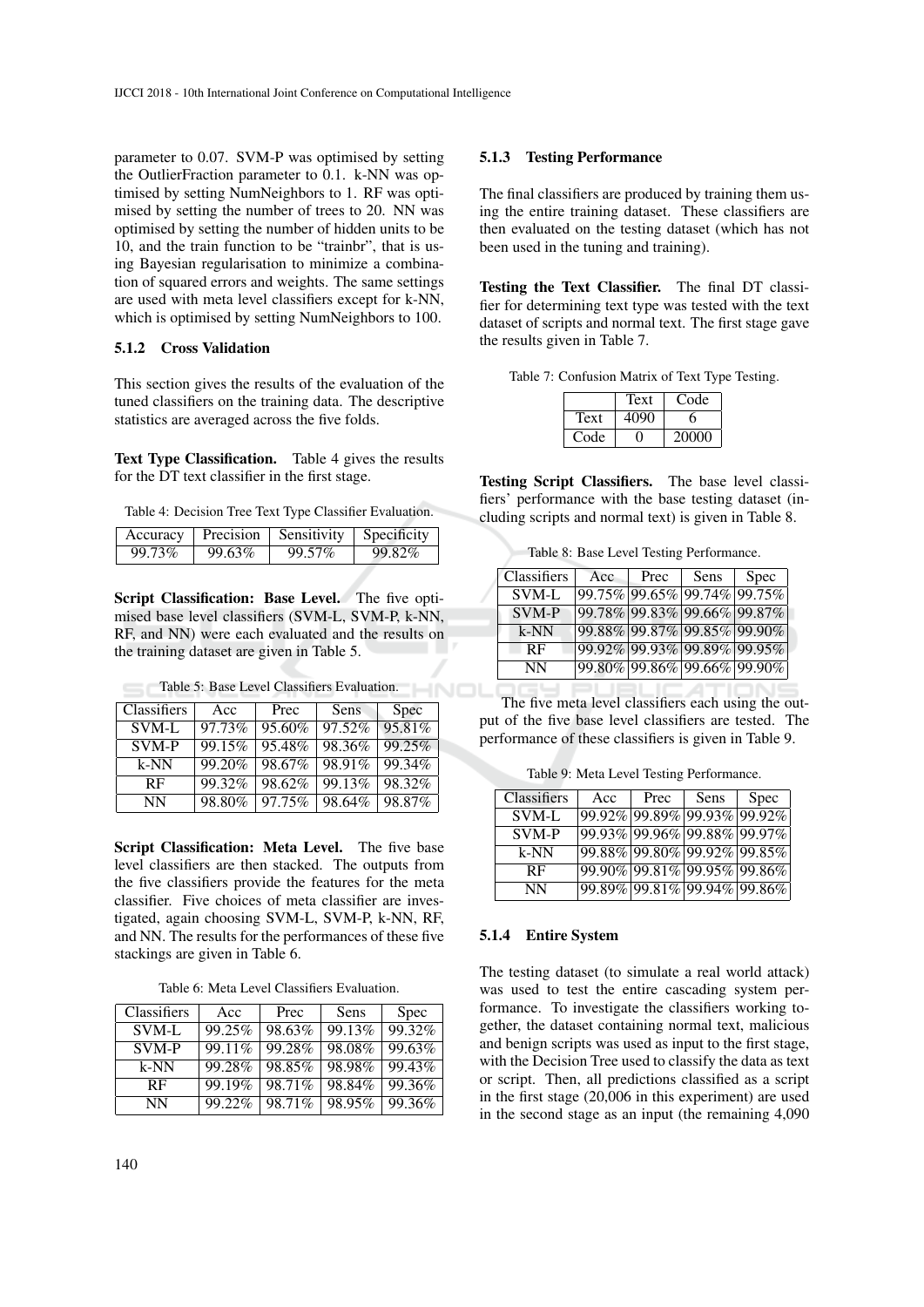scripts were classified as normal text, hence benign in the first stage). This stage uses a stacking classifier with SVM with polynomial kernal as the meta level classifier over the five base levels (SVM-L, SVM-P, k-NN, RF and NN) in order to determine whether the scripts are benign or malicious. Table 10 shows the confusion matrix of both stages (where the rows are the real result and the columns those given by the classifier). Table 11 shows the results of the entire system.

Table 10: Entire System Confusion Matrix.

|      | <b>First Stage</b> |       |            | Second Stage |        |
|------|--------------------|-------|------------|--------------|--------|
|      | Text               | Code  |            | <b>XSS</b>   | Benign |
| Text | 4090               |       | <b>XSS</b> | 9988         |        |
| Code |                    | 20000 | Benign     | 12           | 10002  |

Table 11: Entire System Performance.

| Stages | Acc    | Prec   | Sens    | <b>Spec</b> |
|--------|--------|--------|---------|-------------|
| 1st    | 99.97% | 99.85% | $100\%$ | 99.97%      |
| 2nd    | 99.92% | 99.96% | 99.88%  | 99.96%      |

## 5.2 Timing Performance

The goal of this work is for the overall classifier to be a layer between the user entering input and its being entering into the database of a web application. Hence the classification needs to be executed quickly enough that the performance of the website is not impacted. To this end, the time taken by the classifiers was evaluated. Table 12 details the system time taken (in seconds) by each stage when the testing set of 24,096 scripts was classified, as in Section 5.1.4. This includes the time taken by the DT classifier for the first stage, the time taken by each of the base level classifiers to return results, and the time taken by the meta level classifier.

Table 12: Time Performance (secs).

| Classifier   | Timing | Classifier | Timing |
|--------------|--------|------------|--------|
| DТ           | 0.0040 | <b>RF</b>  | 0.2761 |
| SVM-L        | 0.1471 | NN         | 0.0290 |
| <b>SVM-P</b> | 0.1048 | Meta SVM-P | 0.0055 |
| k-NN         | 5.6169 |            |        |

The overall time of 6.1834 seconds is dominated by the cost of the k-NN classifier. Whilst the cost for each classification remains small, this mismatch motivates calculating the classifier performance for the entire system, omitting the k-NN classifier. The experiment from Section 5.1.4 has been repeated after removing the k-NN classifier from the stacking ensemble. Table 13 shows the results and Table 14 shows the confusion matrices for each meta classifier.

Table 13: Meta Level Testing Performance Without k-NN.

| <b>Classifiers</b> | Acc                         | Prec                        | Sens | <b>Spec</b> |
|--------------------|-----------------------------|-----------------------------|------|-------------|
| SVM-L              | 99.92% 99.93% 99.92% 99.93% |                             |      |             |
| SVM-P              | 99.85% 99.85% 99.79% 99.85% |                             |      |             |
| <b>RF</b>          | 99.86% 99.95% 99.78% 99.94% |                             |      |             |
| NN                 |                             | 99.86% 99.95% 99.78% 99.94% |      |             |

Table 14: Meta Level Confusion Matrices Without k-NN.

| SVM-L      |            |      | SVM-P      |            |      |
|------------|------------|------|------------|------------|------|
|            | <b>XSS</b> | Ben. |            | <b>XSS</b> | Ben. |
| <b>XSS</b> | 9993       |      | <b>XSS</b> | 9985       | 15   |
| Ben.       | 8          | 9998 | Ben.       | 21         | 9985 |
|            |            |      |            |            |      |
|            | RF         |      |            | <b>NN</b>  |      |
|            | <b>XSS</b> | Ben. |            | <b>XSS</b> | Ben. |
| <b>XSS</b> | 9995       | 5    | <b>XSS</b> | 9995       | 5    |

## 5.3 Discussion

Once the classifiers have been tuned on training data, the five fold cross-validation gives good results for both phases of the cascading classifier. The DT classifier gives excellent results for text classification with accuracy of 99.73%. The base level classifiers for determining if an instance is benign or malicious all perform well, and as conjectured each of the meta-level stacking classifiers improves on the base level results.

The final classifiers resulting from training using the whole training dataset give strong results when evaluated using the testing dataset (not used in the training and tuning of the classifiers) to simulate a real world deployment. All of the base level classifiers give over 99% accuracy, precision, sensitivity and specificity. With the base level classifiers already working so well, there is little room for stacking to improve performance, however, a small improvement can be observed, with the SVM-P classifier giving the best results. Hence this is used as the meta-level classifier in the cascading classifier for end-to-end testing.

The first phase of the cascading classifier to distinguish between normal text and scripts gives 100% sensitivity, meaning that no scripts are classified as text, hence all scripts are passed to the second phase. This is exactly the desired behaviour. A small number of normal text instances are misclassified as scripts and passed to the second phase. However, as it has already been established that script classification can correctly classify these instances as benign this is not problematic. The second phase, using the stacked classifier (with SVM-P as the meta level classifier), classifies scripts with high accuracy and precision.

When examining the time required for each meta-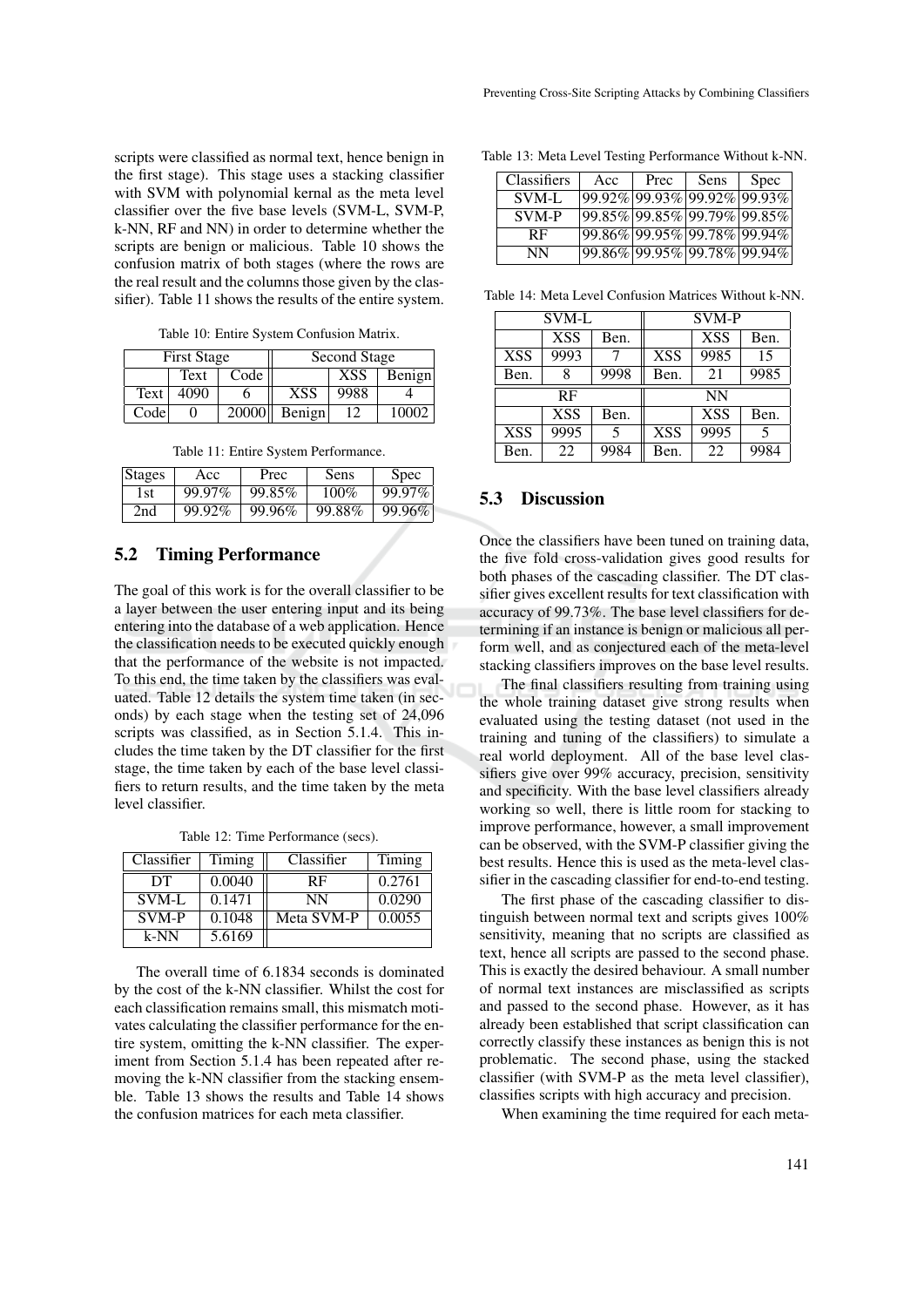level classifier it was found that k-NN was considerably more expensive than other classifiers. This motivated the study of results without k-NN in the stacking ensemble. Without k-NN, the SVM-P metaclassifier performs a little less well, with accuracy reduced from 99.92% to 99.85%. In security higher accuracy is better even if the time is longer, as long as the application continues to work smoothly. It is also worth observing that in this instance, the SVM-L meta-classifier performance is best, illustrating that with all the meta-classifiers performing well it is hard to determine an overall best choice.

## 6 CONCLUSION

This paper has demonstrated a system that contains two stages, each stage containing a classifier doing a different job. The first stage classifies user input either as normal text or as a script, with accuracy of up to 99.97%. The second stage depends on a stacked classifier based on SVM-L, SVM-P, k-NN, RF, and NN. This stacked classifier with SVM-P as the meta classifier gives high accuracy when applied to a large real attack dataset. The entire system cascading the two stages together achieved high precision (99.96%) for defending web applications from XSS.

This final accuracy result improves on the results with the same dataset from (Mereani and Howe, 2018) (where precision was 96.79%). This is partly because of an improved feature set, and partly because of the use of stacking. It is important to note that cascading allows the classifier to be used in a real web application where the script classifier is preceded by the text classifier. A proof of concept website incorporating the cascading classifier as a security layer has been constructed, and with a single user operates successfully. The cost of the k-NN classifier in the base level of the ensemble classifier is the dominating cost of the overall classifier. This was not problematic at the proof of concept stage. Future work is to test the performance of websites involving such a cascading classifier by performing large scale load testing.

Some scripts are still misclassified. Misclassification occurs for malicious scripts encrypted using Base64 encoding. Base64 uses letters more than numbers or signs. This result hints that adding to the ensemble a classifier aimed at this type of encryption would add to the power of a combined classifier.

In conclusion this work demonstrates that combining classifiers can lead to better overall classification by incorporating diversity into the classification process, and that a security layer can be incorporated into web applications for detecting XSS attacks.

## REFERENCES

- Ariu, D. and Giacinto, G. (2011). A modular architecture for the analysis of HTTP payloads based on multiple classifiers. In *Multiple Classifier Systems*, volume 6713 of *LNCS*, pages 330–339. Springer.
- Ariu, D., Tronci, R., and Giacinto, G. (2011). HMM-Payl: An intrusion detection system based on Hidden Markov Models. *Computers & Security*, 30(4):221– 241.
- Baig, A., Bouridane, A., Kurugollu, F., and Albesher, B. (2014). Cascaded multimodal biometric recognition framework. *IET Biometrics*, 3(1):16–28.
- Bloch, I. (1996). Information combination operators for data fusion: a comparative review with classification. *IEEE Transactions on Systems, Man, and Cybernetics-Part A: Systems and Humans*, 26(1):52– 67.
- Breiman, L. (1996). Bagging predictors. *Machine Learning*, 24(2):123–140.
- Cao, D.-S., Xu, Q.-S., Liang, Y.-Z., Zhang, L.-X., and Li, H.-D. (2010). The boosting: A new idea of building models. *Chemometrics and Intelligent Laboratory Systems*, 100(1):1–11.
- Chand, N., Mishra, P., Krishna, C. R., Pilli, E. S., and Govil, M. C. (2016). A comparative analysis of SVM and its stacking with other classification algorithm for intrusion detection. In *Advances in Computing, Communication, & Automation*, pages 1–6. IEEE.
- Dasarathy, B. V. and Sheela, B. V. (1979). A composite classifier system design: concepts and methodology. *Proceedings of the IEEE*, 67(5):708–713.
- Dietterich, T. G. (2002). Ensemble learning. *The handbook of brain theory and neural networks*, 2:110–125.
- Drucker, H., Cortes, C., Jackel, L. D., LeCun, Y., and Vapnik, V. (1994). Boosting and other ensemble methods. *Neural Computation*, 6(6):1289–1301.
- Džeroski, S. and Ženko, B. (2004). Is combining classifiers with stacking better than selecting the best one? *Machine Learning*, 54(3):255–273.
- Gama, J. and Brazdil, P. (2000). Cascade generalization. *Machine Learning*, 41(3):315–343.
- Goel, J. N., Asghar, M. H., Kumar, V., and Pandey, S. K. (2016). Ensemble based approach to increase vulnerability assessment and penetration testing accuracy. In *Innovation and Challenges in Cyber Security*, pages 330–335. IEEE.
- Jacobs, R. A., Jordan, M. I., Nowlan, S. J., and Hinton, G. E. (1991). Adaptive mixtures of local experts. *Neural Computation*, 3(1):79–87.
- Jordan, M. I. and Jacobs, R. A. (1994). Hierarchical mixtures of experts and the EM algorithm. *Neural Computation*, 6(2):181–214.
- Khan, N., Abdullah, J., and Khan, A. S. (2017). Defending malicious script attacks using machine learning classifiers. *Wireless Communications and Mobile Computing*, 2017(5360472):9 pages.
- Khor, K.-C., Ting, C.-Y., and Phon-Amnuaisuk, S. (2012). A cascaded classifier approach for improving detec-